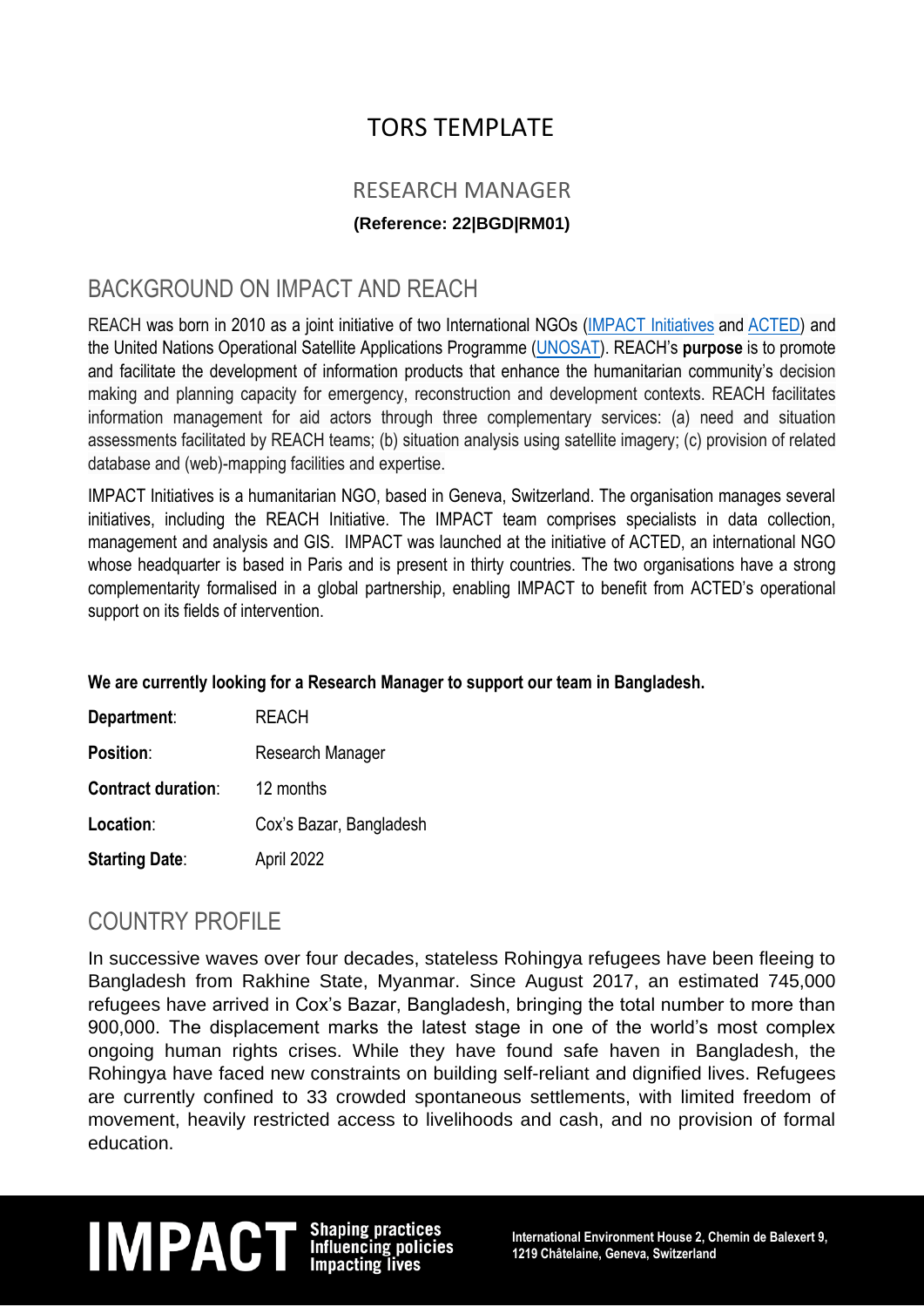As a consequence, they remain in a highly precarious situation, dependent on humanitarian assistance to cover their basic needs, and vulnerable to natural disasters, and the activities of criminal groups. At the same time, Cox's Bazar District is among the most deprived areas of Bangladesh. The local community have expressed concerns that the refugee influx may have exacerbated the existing burden of unemployment and difficulties accessing essential services in the region. In areas where refugees and host communities live side by side, many are now accessing the same services and depend on the same labour markets, creating potential sources of tension, as well as common vulnerabilities to hazards and shocks.

Cox's Bazar district is exposed to storm surges, high winds, and heavy rainfall that often cause flash flooding and trigger landslides. The location, living conditions, and status of the Rohingya make them highly exposed and vulnerable to such hazards. As such, disaster risk management is vital to manage the risk of an emergency within the emergency. REACH contributes to the response through the development of natural hazards related hazard analysis products and information management coordination support.

Since September 2017, IMPACT's REACH Initiative has been deployed to Bangladesh to help meet the information needs of humanitarian actors operating in Cox's Bazar District and build a better understanding of the needs of displaced and host populations, supported by assistance from ECHO, UNICEF, and UNHCR, REACH is carrying out the following activities:

- **Joint multi-sector needs assessment (MSNA):** in collaboration with the intersector coordination group (ISCG), REACH works to implement comprehensive MSNAs of both [refugee](https://www.impact-repository.org/document/repository/c2b53244/REACH_BGD_Report_JMSNA_Refugee_May-2021_English.pdf) and host [community](https://www.impact-repository.org/document/repository/35babe99/REACH_BGD_Report_JMSNA_Host-Community_May-2021_English.pdf) populations to provide a rigorous evidence base for the humanitarian response planning process in line with the commitments of the [Grand Bargain.](https://interagencystandingcommittee.org/improve-joint-and-impartial-needs-assessments)
- **Support to disaster preparedness:** REACH's technical specialists have supported the ISCG's Natural Hazard Risk Assessment Task Force to produce [hazard and](https://www.reachresourcecentre.info/search/?search=1&initiative%5B%5D=reach&pcountry%5B%5D=bangladesh&rcid%5B%5D=1013&dates=&keywords=) risk maps identifying areas of refugee settlements exposed to greater risks of natural hazards such as landslides and flooding. This work has been critical in ensuring site planners have the information they need to mitigate the risks posed to refugees by the monsoon and cyclone season.
- **Integrated support to the Cox's Bazar WASH sector:** Since 2017, REACH has been providing a package of assessment, monitoring, and analysis to support to the WASH sector at all points in the humanitarian programme cycle. Activities have ranged from regular [household assessments,](https://www.impact-repository.org/document/reach/e88e8e52/REACH_BGD_Report_WASH-HH-Dry-Season-Follow-Up-Assessment_May-2019.pdf) [mapping and monitoring](https://www.impact-repository.org/document/reach/7b8606e1/REACH_BGD_TubewellsCoding_Camp-1E_August2019.pdf) of almost 100,000 infrastructure points, and carrying out targeted thematic assessments on issues such as menstrual [hygiene management.](https://www.impact-repository.org/document/reach/52227c9c/BGD_Factsheet_WASH-Menstrual-Hygiene-Materials-Assessment_Response-Level_July-2019.pdf)
- **In-depth thematic assessments:** REACH works regularly with key sector working groups to implement thematic assessments in response to identified information needs. This has included a [Joint Education Needs Assessment](https://www.impact-repository.org/document/reach/8ab3968b/reach_bgd_report_education_needs_assessment_march_2019.pdf) and an [Assessment](https://www.impact-repository.org/document/reach/1a8e426c/REACH_Education-Sector-Assessment_Thematic-Briefs_March_2021.pdf)  [of the Education Sectors Response to the Rohingya Crisis,](https://www.impact-repository.org/document/reach/1a8e426c/REACH_Education-Sector-Assessment_Thematic-Briefs_March_2021.pdf) periodic [monitoring of](https://www.impact-repository.org/document/reach/eb017ecc/REACH_BGD_Factsheet_SPP-Camp-Level_-July-2019.pdf)  [safety and access to services](https://www.impact-repository.org/document/reach/eb017ecc/REACH_BGD_Factsheet_SPP-Camp-Level_-July-2019.pdf) for the protection sector and a [Child Protection](https://www.impact-repository.org/document/reach/126a8989/REACH_BGD_CPSS_May-2020_v2.pdf) Needs Assessment, [COVID-19 Market Assessment](https://www.impact-repository.org/document/reach/fb78973e/BGD2002-COVID-19-Market-Monitoring-Initiative-%E2%80%93-Factsheet_round_5V1.pdf) and [COVID-19 Qualitative Market](https://www.impact-repository.org/document/reach/a796688b/REACH_BGD_COVID-19-Qualitative-Vendor-Surveys_May2020-1.pdf)

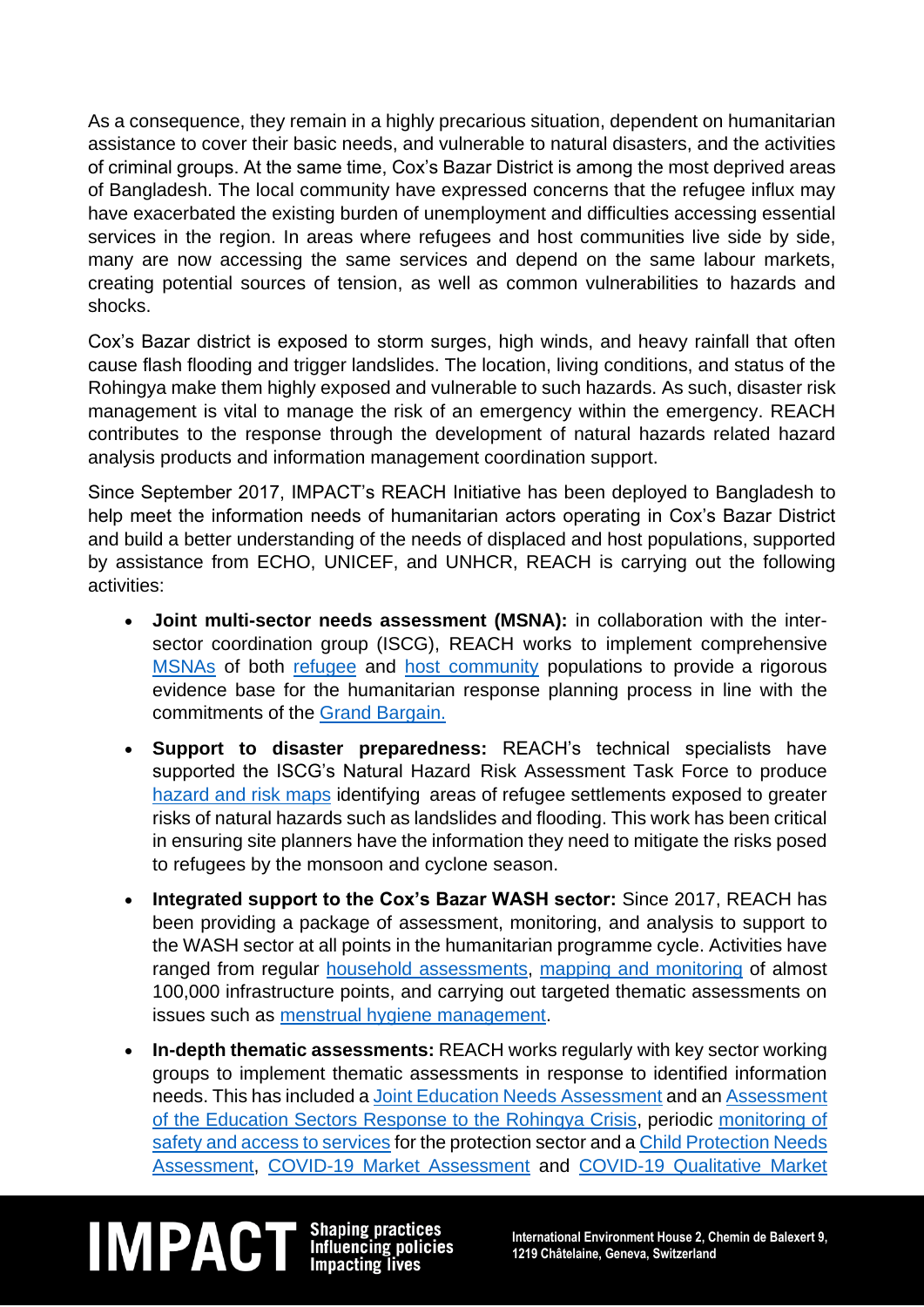[Survey,](https://www.impact-repository.org/document/reach/a796688b/REACH_BGD_COVID-19-Qualitative-Vendor-Surveys_May2020-1.pdf) an [Age and Disability Inclusion Needs Assessments](https://www.reachresourcecentre.info/country/bangladesh/cycle/31656/#cycle-31656) and a [Rapid Assistive](https://www.impact-repository.org/document/reach/62314b0e/BGD_Factsheet_rATA_May2021.pdf)  [Technology Assessment.](https://www.impact-repository.org/document/reach/62314b0e/BGD_Factsheet_rATA_May2021.pdf)

**Shelter Addressing:** In close coordination with camp management agencies, REACH's technical GIS team are currently working on identifying shelters and structures within 16 camps, to provide these shelters with addresses using GIS based digitisation techniques.

In the coming year, REACH programming will focus on a continuation of the above projects, with an increased focus on disaster risk reduction and third-party monitoring.

## FUNCTIONS

Under the management of the Country Coordinator / Representative, the Research Manager oversees the programs and staff within the Assessment Unit.

Within his/her Unit, the Research Manager leads the IMPACT team to achieve program excellence and ensures the highest level of impact and accountability, while safeguarding compliance to IMPACT's guidelines and standards. As part of the country's Senior Management team, she/he contributes to the development and implementation of IMPACT's country strategy and promotes organisational vision and core values across the mission.

In his/her mission, the Research Manager will be hosted by IMPACT's global partner ACTED and will fall under the direct responsibility and management of ACTED's Country Director and his/her delegates for all Administrative, Security, Logistics and Finance issues. S/he will therefore fully abide by ACTED's Security, HR, Administration and Logistics rules and regulations, and, in coordination with ACTED, will ensure IMPACT staff in his/her unit abide by them.

## RESPONSIBILITIES

The Research Manager responsibilities include the following:

OVERSIGHT OF ALL REACH BANGLADESH RESEARCH CYCLES

- Ensure all assessments and analysis cycles are planned and implemented in a structured and coherent manner, in line with relevant project and strategic objectives, and with global REACH guidelines;
- Oversee all Research Cycles, including reviewing ToRs, methodology notes, tools, products and dissemination strategies;
- Ensure the writing, review and production of timely, accurate and analytically rigorous reports, assessments, and factsheets;
- Ensure relevant stakeholders and partners are engaged in assessment design and planning;
- Monitor output achievement, project expenditure and ensure a timely completion of the project;
- Keep track of all progress and delays throughout projects and research cycles. Ensure that Country Coordinator, and the HQ IMPACT research department and country programmes Director are alerted to any issues that prevents full implementation of the methodology in line with the agreed TORs; ensure that all changes to the methodology are documented throughout implementation; and

# **IM PACT** Shaping practices<br>Influencing policies International Environment House 2, Chemin de Balexert 9,<br>Impacting lives 1219 Châtelaine, Geneva, Switzerland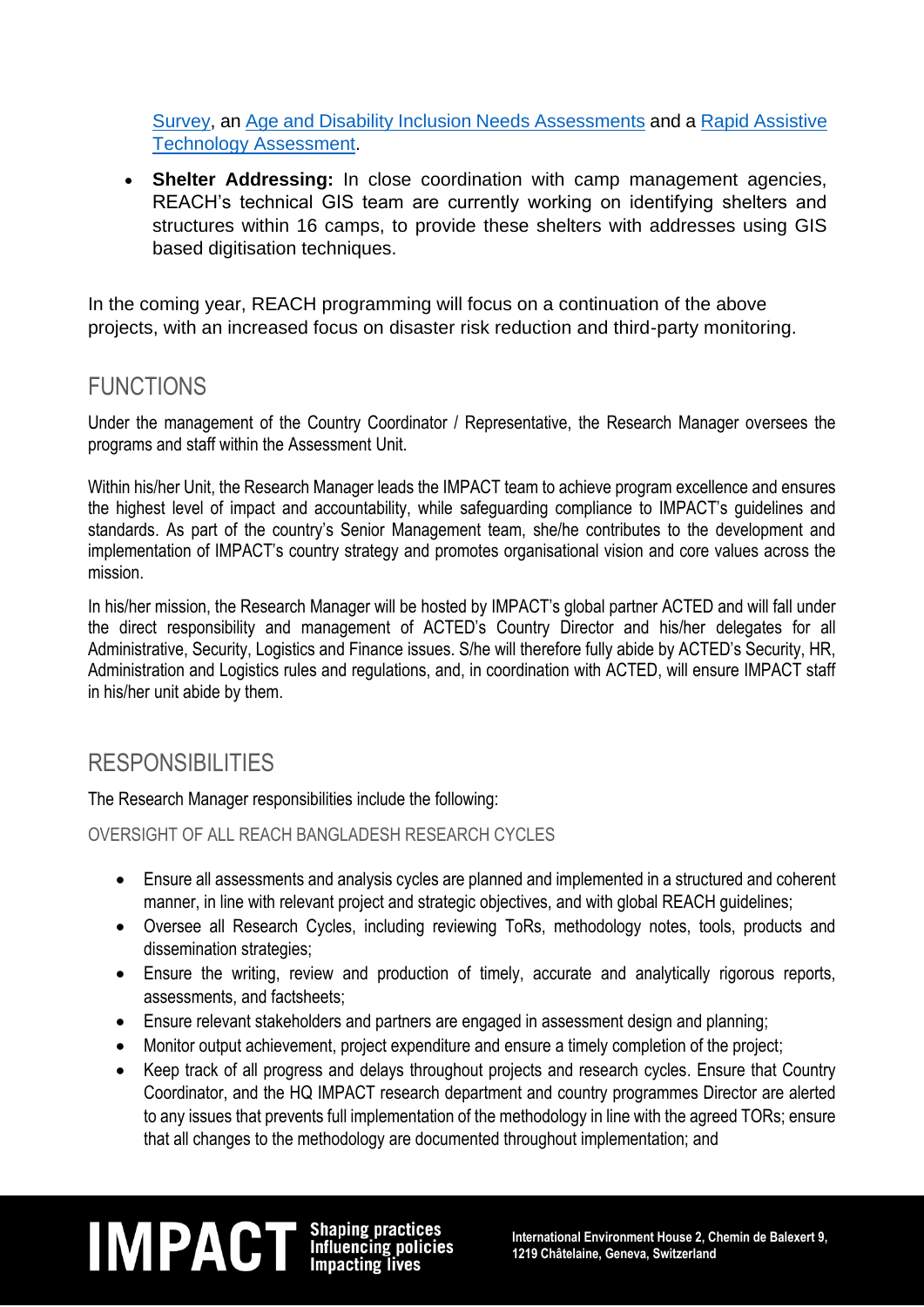• Actively advocate for the improving of analysis within REACH products, and using common methodologies, tools and analysis frameworks across units where relevant.

#### GRANTS DEVELOPMENT AND MANAGEMENT

- Under the quidance of the Country Coordinator, support the development of new projects from initial discussions with donors, conceptualisation of concept notes and drafting of proposals;
- Follow up on internal project cycle management processes (Kick-off/end meetings, Project Factsheets, etc), as well as external reporting requirements to donors;
- Ensure activities are implemented according to the approved donor and partnership agreement;
- Ensure that contractual obligations are met in terms of deliverables as well as narrative and financial reporting requirements, in close coordination with the Country Coordinator, and (as relevant) with ACTED PD and finance departments; and
- With the guidance of the Country Coordinator, oversee the financial management of all grants within the Assessment Unit, including oversight of budget and expenditure.

#### TEAM MANAGEMENT AND LEADERSHIP

- Direct management of international and national team members, including recruitment, conducting appraisals, as well as staff career management;
- Day-to-day management of team members, including the development of work plans and performance indicators;
- Development and implementation of training plans for team members to build capacities, and improve efficiency and performance; and
- Ensure timely and accurate HR reporting, including attendance sheets, leave plans, as well as exit forms for departing staff.

#### REPRESENTATION AND EXTERNAL ENGAGEMENT

- In coordination with the Country Coordinator, represent REACH with donors, partners, and the wider humanitarian aid community in Bangladesh to ensure that REACH maintains its strong relationships and position as a key information actor within the humanitarian response;
- In collaboration with the Country Coordinator and focal points, identify, develop and maintain partnerships with new relevant actors surrounding the humanitarian response - including partners, donors, representatives of think tanks, academics and other organisations;
- In coordination with the Country Coordinator, ensure that relevant partners are consulted and involved at all stages of research cycle: the preparation of the assessment; data collection; data analysis; review of research products; product dissemination; and lessons learnt; ensure that partner engagement is documented;
- Under the direction of the Country Coordinator, engage in the dissemination of research products, including through articles, IMPACT social media contents, targeted e-mails, presentations, meetings, etc, in line with IMPACT Dissemination and External Communication Guidelines and Research ToRs; and
- Present findings at relevant platforms/meetings and ensure that key findings are heard and used to inform the humanitarian response strategies and implementation.

#### STRATEGY DEVELOPMENT AND IMPLEMENTATION

• As a member of the Senior Management Team (SMT), contribute to the development and implementation of the REACH Bangladesh country strategy;

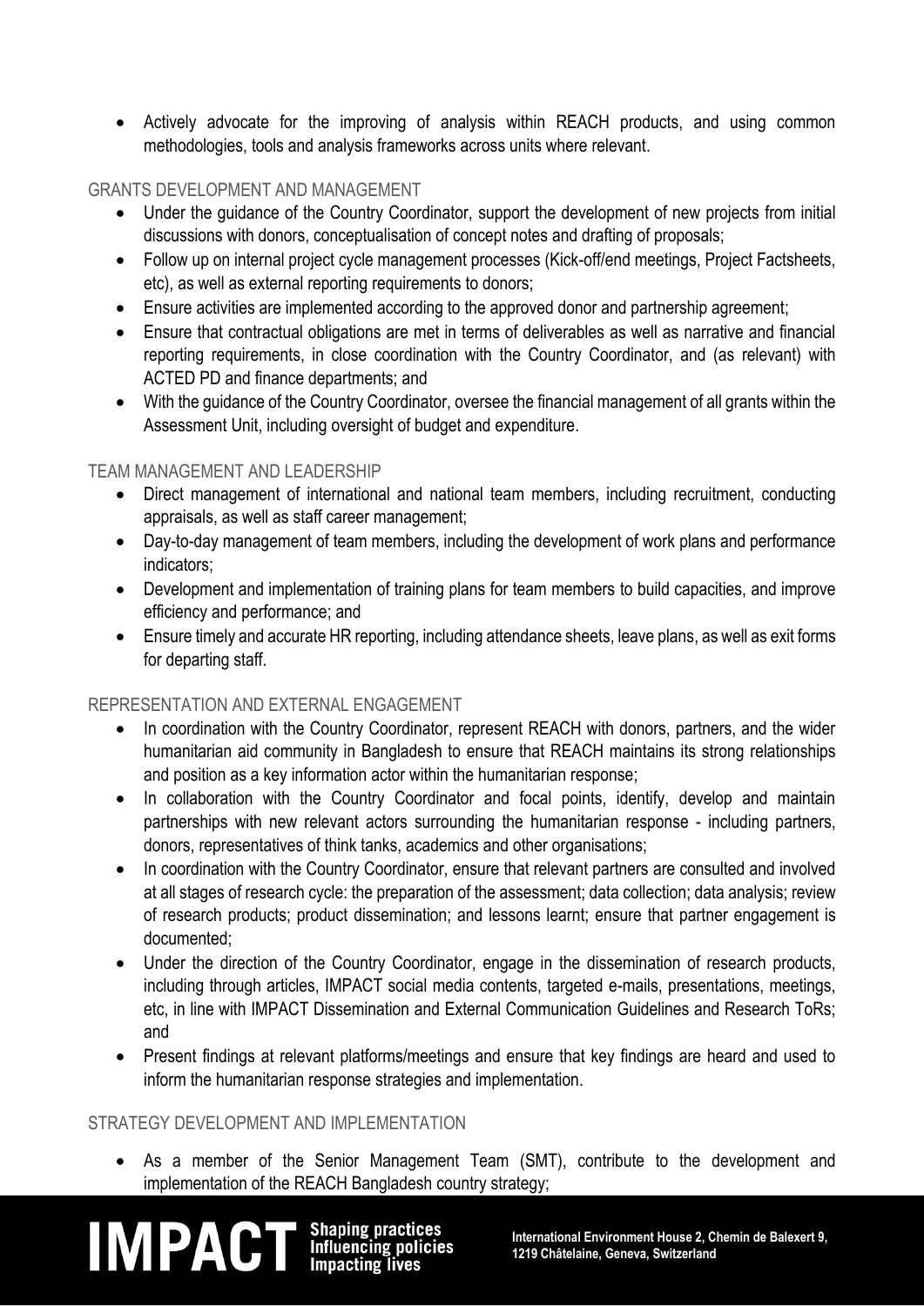- Work with key clusters and partner organisations and working groups to understand the various relevant information gaps within Bangladesh and identify how REACH can fill these gaps;
- Further development, expansion, and redirection of the Assessment Unit's existing work streams as needed to best inform the response; and
- Develop and implement dissemination strategies to strengthen the impact of the Assessment Unit programmes.

The Research Manager will maintain the strictest confidentiality on all data collected and related processes. He/she will actively take measures to prevent the unauthorised sharing of any information and data belonging to IMPACT and its partners, or collected during his/her assignment with IMPACT.

## REQUIREMENTS

- ❖ **Academic** Excellent academic qualifications, including a Master's degree in a relevant discipline;
- ❖ **Research skills** Proficiency and proven experience with research methods. Excellent analytical skills with quantitative and qualitative data, and a good understanding of sampling techniques;
- ❖ **Software skills** Proven knowledge of the Microsoft Office Suite, to include Word, Excel, and PowerPoint. Advanced skills in R, SPSS and/or STATA or other statistical analysis software are an advantage; Experience with InDesign an asset:
- ❖ **Years of work experience** At least 3 years of relevant working experience. Experience in humanitarian settings highly desirable;
- ❖ **Management experience** Previous experience in management of international and national teams in humanitarian contexts highly desirable;
- ❖ **Familiarity aid system** Familiarity with the aid system, and prior experience with humanitarian coordination forums, preferred;
- ❖ **Communication/reporting skills** Excellent communication and drafting skills for effective reporting, including proven experience in contributing to high level presentations/briefings and engagement with senior coordination-level partners;
- ❖ **Multi-tasking skills** Ability to multitask with tight deadlines, on numerous research cycles in a complex environment;
- ❖ **Level of independence** A self-starter with a proven ability to work independently;
- ❖ **Cross-cultural work environment** Ability to operate in a cross-cultural environment requiring flexibility;
- ❖ **Experience in geographical region** Past experience in Bangladesh or surrounding region is desirable; and
- ❖ **Language skills** Fluency in English required, competency in Rohingya, Chittagonian, or Bangla an asset.

## **CONDITIONS**

- Salary defined by the IMPACT salary grid; educational level, expertise, hardship, security, and performance are considered for pay bonus
- Additional monthly living allowance provided in country by IMPACT's partner ACTED
- Food and lodging provided at the organisation's guesthouse/or housing allowance (depending on contract length and country of assignment)
- Transportation costs covered, including additional return ticket + luggage allowance

# **IM PACT** Shaping practices<br>Influencing policies International Environment House 2, Chemin de Balexert 9,<br>Impacting lives 1219 Châtelaine, Geneva, Switzerland